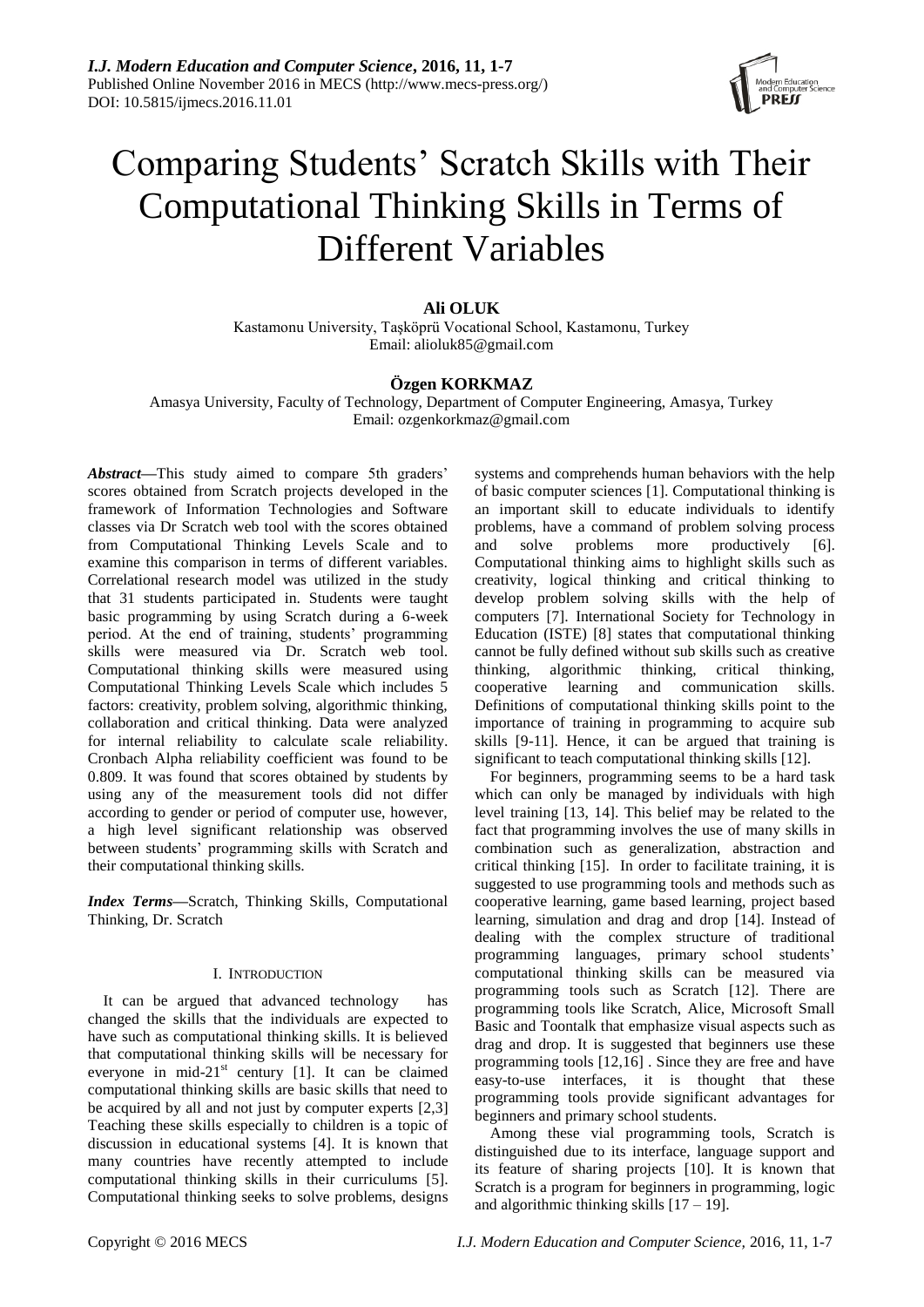One of the most important problems facing educators in using Scratch support in lesson planning is related to tools developed to assess projects prepared with Scratch [20]. Dr. Scratch is a web tool that is used to score projects by entering source files or URL addresses of Scratch projects. Dr Scratch has been developed to analyze projects generated by primary and secondary school students using Scratch programming tool and to provide feedback regarding the development of computational thinking skills [20]. Dr. Scratch offers web based analysis and supports teachers and students in calculating the computational thinking scores of Scratch projects in 7 headings: abstraction, synchronization, analogy/paralellism, information, user interactivity, digital logic and control flow [20]. Dr. Scratch assigns three points to each heading cited above and the highest score that can be obtained is 21. In addition to supporting teachers in the assessment of Scratch projects, Dr. Scratch also assists students who want to develop programming skills on their own [20].

Literature includes many studies focusing on the contribution of Scratch visual programming tool to programming education [19, 21-27]. There is also research that focus on the projects developed with the help of Scratch visual programming tool in terms of computational thinking skills [20,28,29]. The current study differs from other studies since it asesses students' computational thinking skill scores with two different measurement tools and compares them. This study aimed to compare the scores obtained by  $5<sup>th</sup>$  graders from Scratch projects developed in the framework of Information Technologies and Software classes via Dr Scratch web tool with the scores obtained from Computational Thinking Levels Scale and to examine this finding in terms of different variables. Research problems are provided below:

#### *Research Questions*

- a) Do Dr. Scratch scores for student projects differ according to gender?
- b) Do Dr. Scratch scores for student projects differ according to period of computer use?
- c) Do students' Computational Thinking Levels scores differ according to gender?
- d) Do students' Computational Thinking Levels scores differ according to period of computer use?
- e) Are there significant relationships between Dr. Scratch scores for student projects and their Computational Thinking Levels scores?

## II. METHODS

#### *A. Study Design*

The study utilized correlational research model. Correlation studies examine the relationship between two or more variables without any intervention [30]. This study aimed to investigate the relationship between the achievement scores obtained by Dr. Scratch web tool and skill scores obtained from Computational Thinking Levels Scale.

#### *B. Study Group*

5 th graders in Kastamonu province participated in the study. A total of 31 students took part in the research.

Table 1. Gender Distribution

|       |             | Gender |           |      | Total |  |
|-------|-------------|--------|-----------|------|-------|--|
|       | Female<br>N | $\%$   | Male<br>N | $\%$ | N     |  |
| Total | 16          | 51,6   | 15        | 48.4 | 31    |  |

16 of the participating students were females and 15 were males. Students were taught Information Technologies and Software classes with Scratch support for 6 weeks and the projects generated at the end of the class were assessed.

#### *C. Teaching Implementation/Treatment*

Study group students were provided with Scratch programming tool training for 6 weeks in the framework of 2-hours a week Information Technologies and Software classes. Scratch programming tool user interface was presented to students in the first week of the study and samples of projects generated with the help of Scratch were displayed. Students were provided with information in the upcoming weeks about the use of Scratch. Code blocks were used to show how drag and drop process worked. They were shown how to register projects and how to upload registered projects to internet. Scratch web site explains how Scratch projects are developed. The use of blocks used in coding in Scratch program and how they are used in projects were presented with examples. Students were provided with opportunities to practice at the end of presentation during each class hour. Students were asked to generate authentic projects during the last two weeks of the process. The teacher acted only as a guide during project development phase.

#### *D. Data Collection Tools*

*Computational Thinking Levels Scale***:** Computational Thinking Levels Scale, adapted to secondary school students, was developed by Korkmaz, Çakır and Özden [2] to describe secondary school students' Computational Thinking Levels. Factor, reliability and validity analyses were undertaken for the measurement tool. The scale is a 5-pont Likert type scale with 22 items and five factors: creativity, problem solving, algorithmic thinking, cooperation/collaboration and critical thinking. The result of confirmatory factor analysis which was undertaken by using maximum likelihood technique showed item regression values between 0.507 and 0.872. Item-test correlation coefficients were between 0.655 and 0.862. Internal reliability analysis of the data was conducted to calculate the reliability of computational thinking scale and Cronbach Alpha reliability coefficient was found to be 0.809.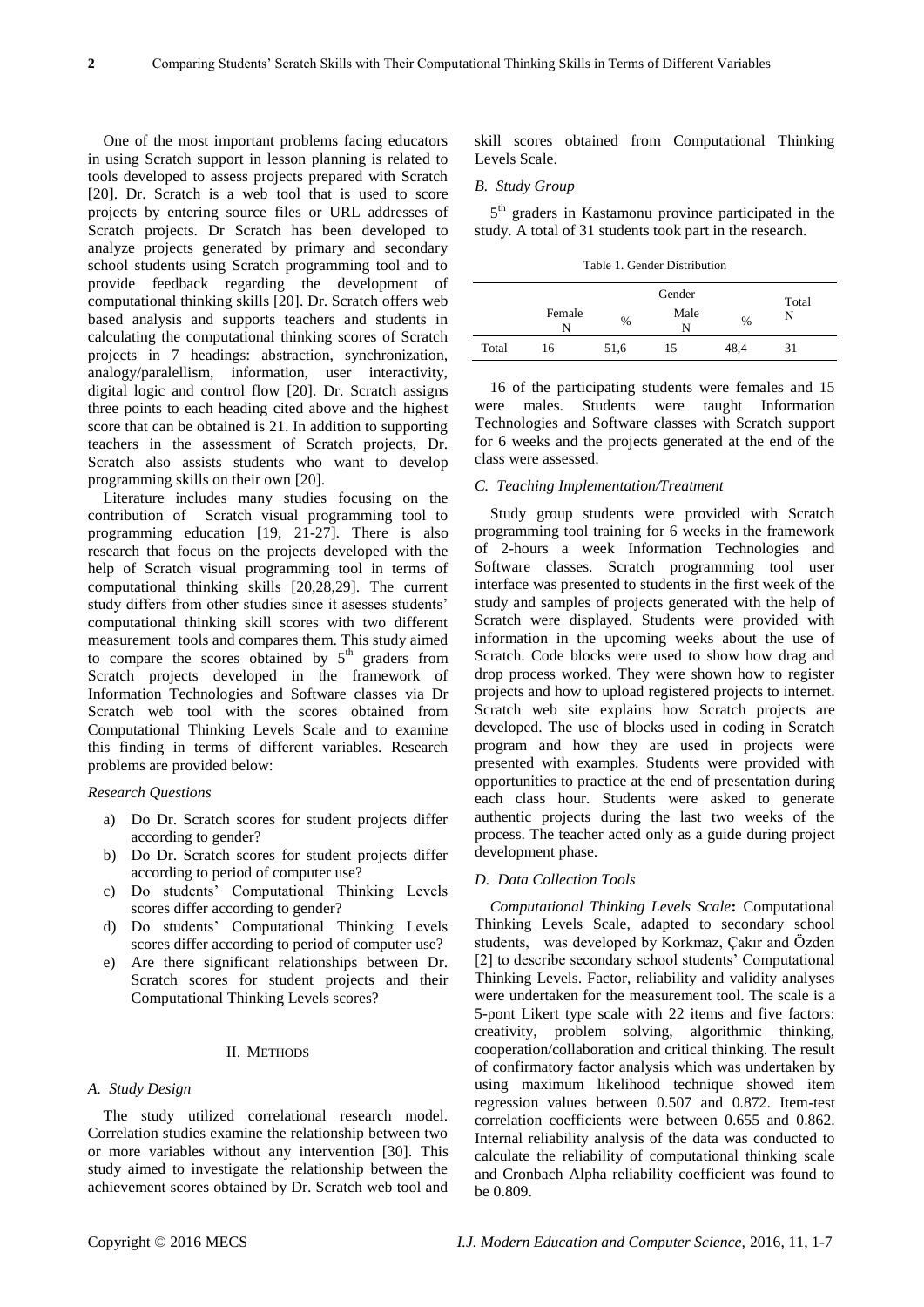*Dr. Scratch Web Tool:* Students' programming skills in Scratch were measured with the help of Dr. Scratch web tool. This tool was developed to calculate computational thinking scores by downloading the related Scratch project files from the computer or the Internet.

|                                                                                                                 | SIGN UP<br>SIGN IN +                                                                |
|-----------------------------------------------------------------------------------------------------------------|-------------------------------------------------------------------------------------|
| Analyze your Scratch                                                                                            | There are two options to analyze<br>your Scratch project now!                       |
| projects                                                                                                        | 1. Introduce the urt of your Scratch<br>project, you don't have to download it.     |
| Welcome to the Dr. Scratch website, an analytical tool<br>that evaluates your Scratch projects in a variety of  | http://stratich.init.edu/projects/your_numl                                         |
| computational areas. This analyzer is a helpful tool to<br>evaluate your own projects, or those of your Scratch | ANALYZE BY ONL                                                                      |
| students.<br><b>LEARN MORE</b>                                                                                  | 2. If you have your project downloaded.<br>in the computer you can analyze it here: |
|                                                                                                                 | Choose Project                                                                      |
|                                                                                                                 | ANALYZE MY PROJECT                                                                  |

Fig.1. Dr. Scratch Web Tool Upload Screen

Assessment on the web tool provides 3 points for each level and the highest score is 21. The web tool provides separate cores for each level.

| Level up               | Level |
|------------------------|-------|
| Flow control           | 2/3   |
| Data representation    | $1/3$ |
| Abstraction            | 1/3   |
| User interactivity     | 2/3   |
| Synchronization        | 2/3   |
| $\star$ Parallelism    | 3/3   |
| <b>Company</b> : Logic | 1/3   |

Fig.2. Dr. Scratch Score Levels

The final score obtained from scoring identifies the projects to be in basic, developing or master levels.

| Score: 7/21                                                                                                       | Score:                                                                                        | Score: 17/21                                                                           |
|-------------------------------------------------------------------------------------------------------------------|-----------------------------------------------------------------------------------------------|----------------------------------------------------------------------------------------|
| The level of your project is<br><b>BASIC!</b><br>You're at the beginning of a<br>great adventure.<br>Keep it upit | The level of your project is<br><b>DEVELOPING!</b><br>You're doing a great job. Keep it up!!! | The level of your project is<br><b>MASTER!</b><br>You're the master of the universe!!! |

Fig.3. Dr. Scratch level screenshots

Dr. Scratch web tool assesses Scratch projects under 7 headings: flow control, data representation, abstraction, user interactivity, synchronization, analogy/parallelism and logic. Each heading provides 21 points by assigning 1 point to each of the three features included in this heading. While scoring flow control group; programming assigns one point when the feature is added to start the program, one point for the feature that allows the program to end instead of continuing forever and one point for programs that generates a cycle by eliminating code repetitions. While scoring data representation group, one point is assigned to identify the dimension and location of characters, one point for the program that involves new variables and one point for projects that creates and names lists. While scoring abstraction group, one point is assigned separately to group code blocks with different tasks, one point to design new blocks and one point to program and copy an object. While scoring user interactivity group, one point is assigned to starting the program with user interactivity instead of automatic start, one point is assigned to adding movement of characters in the program with user intervention and one point is assigned to ensuring sound and character interaction. While scoring synchronization group, one point is assigned to mutual interaction between two characters, one point is assigned to providing messages in character interaction and one point is assigned to uploading features such as changing stage. While scoring analogy/parallelism group, one point is assigned to work of more than one code group together, one point is assigned to assigning keys for parallel work and one point is assigned to forming conditions to generate events. While scoring logic group, one point is assigned to generate warning as a result of the created condition, one point is assigned to using more than one condition block and one point is assigned to using logical operation blocks. Addition of these points provides Dr. Scratch web tool score.

#### *E. Data Analysis*

SPSS 12.0 statistical program was used for data analysis. Spearman's rho correlation test was utilized to investigate the relationship between the analysis scores obtained by students from Dr. Scratch web tool and the scores obtained Computational Thinking Levels Scale. Mann Whitney U test was used to examine the differences in Dr. Scratch web tool score and Computational Thinking Levels Scale achievement scores.

#### III. FINDINGS

### *A. Students' Dr. Scratch web tool scores based on gender*

Mann Whitney U test was used to examine whether students' Dr. Scratch web tool scores differed according to gender. Table 2 presents the data obtained from the test.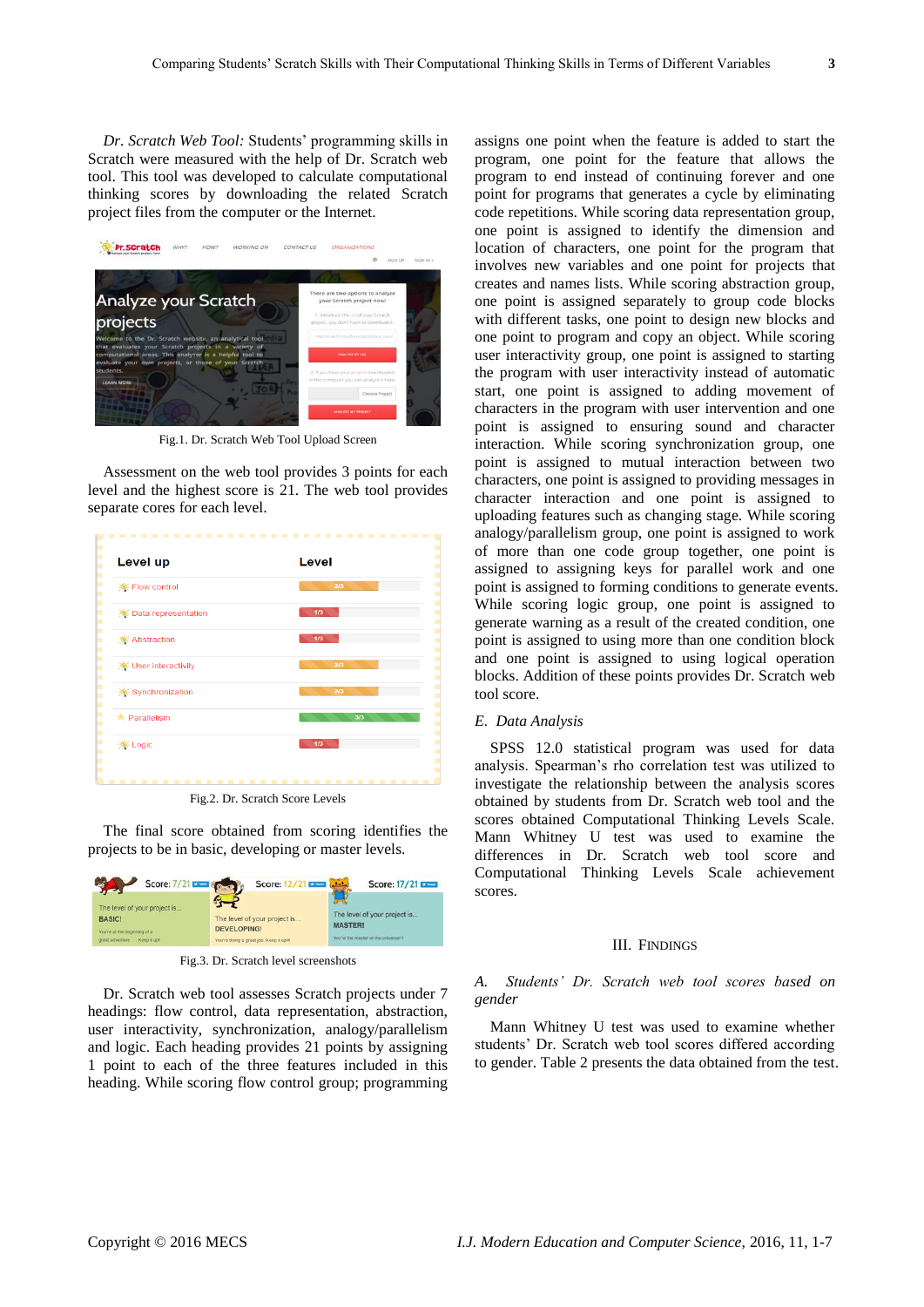|        |                                  |           | Table 2. Investigation of Students' Dr. Scratch Web Tool Score According to Gender |         |      |
|--------|----------------------------------|-----------|------------------------------------------------------------------------------------|---------|------|
| Gender | Number of<br>Participants<br>(N) | Mean Rank | Sum of Ranks                                                                       |         |      |
| Female | 16                               | 15.69     | 251.00                                                                             | 115.000 | .842 |
| Male   |                                  | 16.33     | 245.00                                                                             |         |      |

Table 2 shows no significant differences in students' Dr. Scratch web tool scores according to gender, U=115,000, p>,05. Based on this finding, students' Dr. Scratch web tool scores did not differentiate in terms of gender. Based on this result, it can be claimed that gender does not play a significant role on students' Dr. Scratch web tool scores

## *B. Students' Dr. Scratch web tool scores based on period of computer use*

Mann Whitney U test was conducted to examine whether students' Dr. Scratch web tool scores significantly differed according to period of computer use. Table 3 presents the data obtained from the test.

Table 3. Investigation of Students' Dr. Scratch Web Tool Score According to Period of Computer Use

| Period of computer<br>use | Number of<br>Participants<br>$(\mathbf{N})$ | Mean Rank | Sum of Ranks |         |     |
|---------------------------|---------------------------------------------|-----------|--------------|---------|-----|
| Less than 1 hour          | 20                                          | 16.40     | 328.00       | 102.000 | 739 |
| $-3$ hours                |                                             | 15.27     | 168.00       |         |     |

Table 3 shows that students' Dr. Scratch web tool scores were not statistically significant based on period of computer use, U=102,000, p>,05. Therefore, Dr. Stretch scores of students' Scratch projects did not differ according to period of computer use. Hence it can be argued that period of computer use was not effective on students' Dr. Scratch web tool scores.

*C. Students' Computational Thinking Levels Based on Gender* 

Mann Whitney U was conducted to examine whether the scores students obtained from the Computational Thinking Levels Scale differed according to gender. Table 4 presents test results.

Table 4. Investigation of Student Scores Obtained From Computational Thinking Levels Scale According To Gender

| Gender | Number of<br>Participants<br>(N) | Mean Rank | Sum of Ranks | U       |      |
|--------|----------------------------------|-----------|--------------|---------|------|
| Female | 16                               | 15.31     | 245.00       | 109.000 | .663 |
| Male   |                                  | 16.73     | 251.00       |         |      |

Table 4 shows no statistically significant differences in student scores in Computational Thinking Levels Scale based on gender,  $U=109,000$ ,  $p>0.05$ . Therefore, scores students obtained from Computational Thinking Levels Scale did not differentiate according to gender. It can be argued that gender did not play an effective role on student scores in Computational Thinking Levels Scale.

#### *D. Students' Computational Thinking Levels Based on Period of Computer Use*

Mann Whitney U was conducted to examine whether the scores students obtained from the Computational Thinking Levels Scale differed according to period of computer use. Table 5 presents test results.

Table 5. Investigation Of The Scores Students Obtained From Computational Thinking Levels Scale According To Period Of Computer Use

| Period of computer<br>use | Number of<br>Participants<br>'N) | Mean Rank | Sum of Ranks |         |      |
|---------------------------|----------------------------------|-----------|--------------|---------|------|
| Less than 1 hour          | 20                               | 16.27     | 325.50       | 104.500 | .820 |
| 1-3 hours                 |                                  | 15.50     | 170.50       |         |      |

Table 5 presents no statistically significant differences in student scores in Computational Thinking Levels Scale based on period of computer use, U=149,500, p>,05. It can be argued that period of computer use did not play an effective role on student scores in Computational Thinking Levels Scale.

*E. Relationship between Students' Dr. Scratch Web Tool Scores and Their Computational Thinking Levels* 

Table 6 summarizes the findings regarding the relationship between students' Dr. Scratch web tool scores and their computational thinking levels.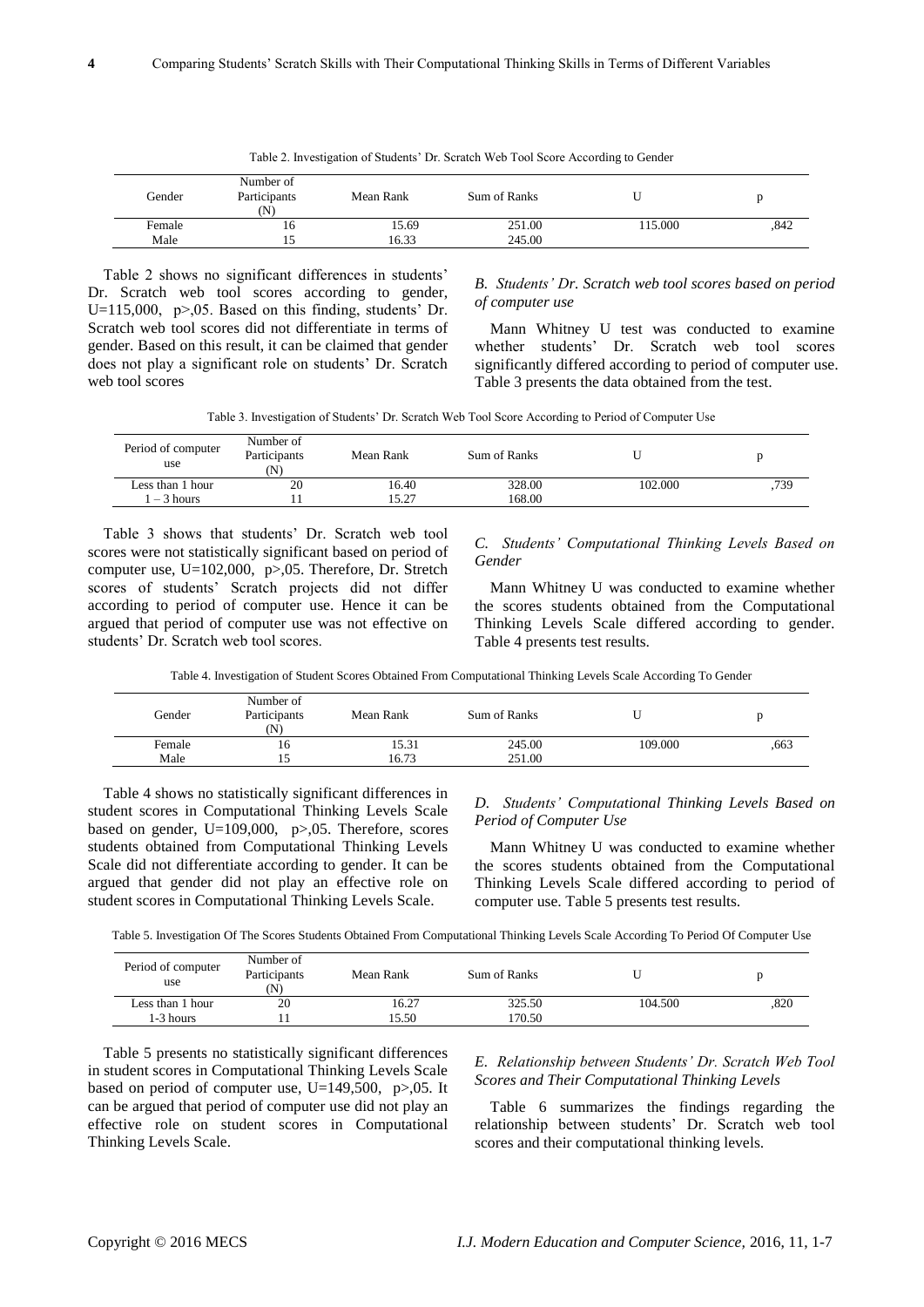| Table 6. Relationship Between Students' Dr. Scratch Web Tool Scores And Their Computational Thinking Levels |  |  |  |  |
|-------------------------------------------------------------------------------------------------------------|--|--|--|--|
|-------------------------------------------------------------------------------------------------------------|--|--|--|--|

|                |                      |                                | <b>Computational Thinking</b><br>Levels |
|----------------|----------------------|--------------------------------|-----------------------------------------|
| Spearman's rho | Dr. Scratch Web Tool | <b>Correlation Coefficient</b> | $934$ **                                |
|                | Scores               | $Sig. (2-tailed)$              | .000                                    |
|                |                      | N                              | 31                                      |
|                |                      |                                |                                         |

Table 6 displays a positive relationship between student scores obtained from assessing students' Scratch projects via Dr. Scratch Web tool and their Computational Thinking Levels,  $r = 0.934$ ,  $p < 0.01$ . Correlation coefficients between "0.70 and 1" point to a high level relationship [30]. Findings suggest that increases in students' programming skills in Scratch will cause increases in their computational thinking skills as well or increases in students' Computational Thinking Levels will generate increases in their Scratch skills.

#### IV. CONCLUSIONS AND DISCUSSION

Especially in the last decade, studies have been conducted at schools about student acquisition in programming and computational thinking skills [1,12]. Scratch is regarded as a usable tool in teaching programming or ensuring that students acquire computational thinking skills [12,16]. This study compared the scores obtained by  $5<sup>th</sup>$  graders from Scratch projects developed in the framework of Information Technologies and Software classes via Dr Scratch web tool with the scores obtained from Computational Thinking Levels Scale. Results obtained from the current study are presented below:

Scores obtained from assessing Scratch projects via Dr. Scratch web tool and students' Computational Thinking Levels do not differ based on gender. In other words, gender is not influential on students' project assessment scores. While literature presents extensive proof for the impact of gender on students characteristics related to computers or programming [31-34], it is also clear from the literature that there is a plethora of computing or programming features on which gender is not effective [35-37]. As a result, it is not possible to make a clear distinction in terms of computer use or programming related to gender

Scores obtained from assessing Scratch projects via Dr. Scratch web tool and students' Computational Thinking Levels do not differ based on the period of daily computer use. It is possible to find evidence in literature that student skills regarding computer use or programming develop based on their computer or internet skills [34,38,39]. However, literature also presents that period of computer use does not affect programming skills [40]. It can be thought that casual interest on computers will naturally develops students' game reflexes and increase their skills in using basic software and internet tools. However, training in programming is basically training in thinking. Therefore, it should not be expected that computer use will develop these skills randomly without a targeted and planned training on programming. Result of this study supports this view.

There is a significantly high relationship between students' Scratch skills and their computational thinking skills. In other words, development in students' programming skills in Scratch will cause similar increases in their computational thinking skills or improvements in their Computational Thinking Levels will generate increases in their Scratch skills. Literature provides extensive proof that the process of programming is not a mechanical process, but a thinking discipline [41]. As a matter of fact, ISTE's [8] computational thinking concept is established in this ground. On the other hand, Dr. Scratch web tool aims to analyze Scratch projects based on sub headings such as logical thinking, problem solving, abstraction and analogy/parallelism [20]. ISTE's [8] computational thinking definition provides all these sub headings and thinking skills are defined with creativity, problem solving, algorithmic thinking, cooperation, communication and critical thinking. In this context, the high level and significant relationship between these two skills can be regarded as a natural outcome.

#### V. SUGGESTIONS

Instead of letting students to spend casual time on computers in a random manner and providing them with basic programming education, students should be provided with planned training activities in terms of programming and thinking and in this context, thinking skills based programming training should be included in all phases of education from basic education to university grades.

While developing programs for lessons on codes, thinking exercises should be directly provided rather than teaching algorithms based on memorization and include the general structure of programming languages and history of programming

#### **REFERENCES**

- [1] J. Wing. Computational Thinking. Communication of ACM, 2006, 33-35.
- [2] Ö. Korkmaz. R. Çakır. and M. Özden. Computational Thinking Levels Scale (CTLS) Adaptation For Secondary School Level. Gazi Journal of Education Sciences, 2015, 143-162.
- [3] A.Yadav. C. Mayfield. N . Zhou. S . Hambrusch. and J. Korb. Computational Thinking in Elementary and Secondary Teacher Education. ACM Transactions on Computing Education, 2014, 14(1).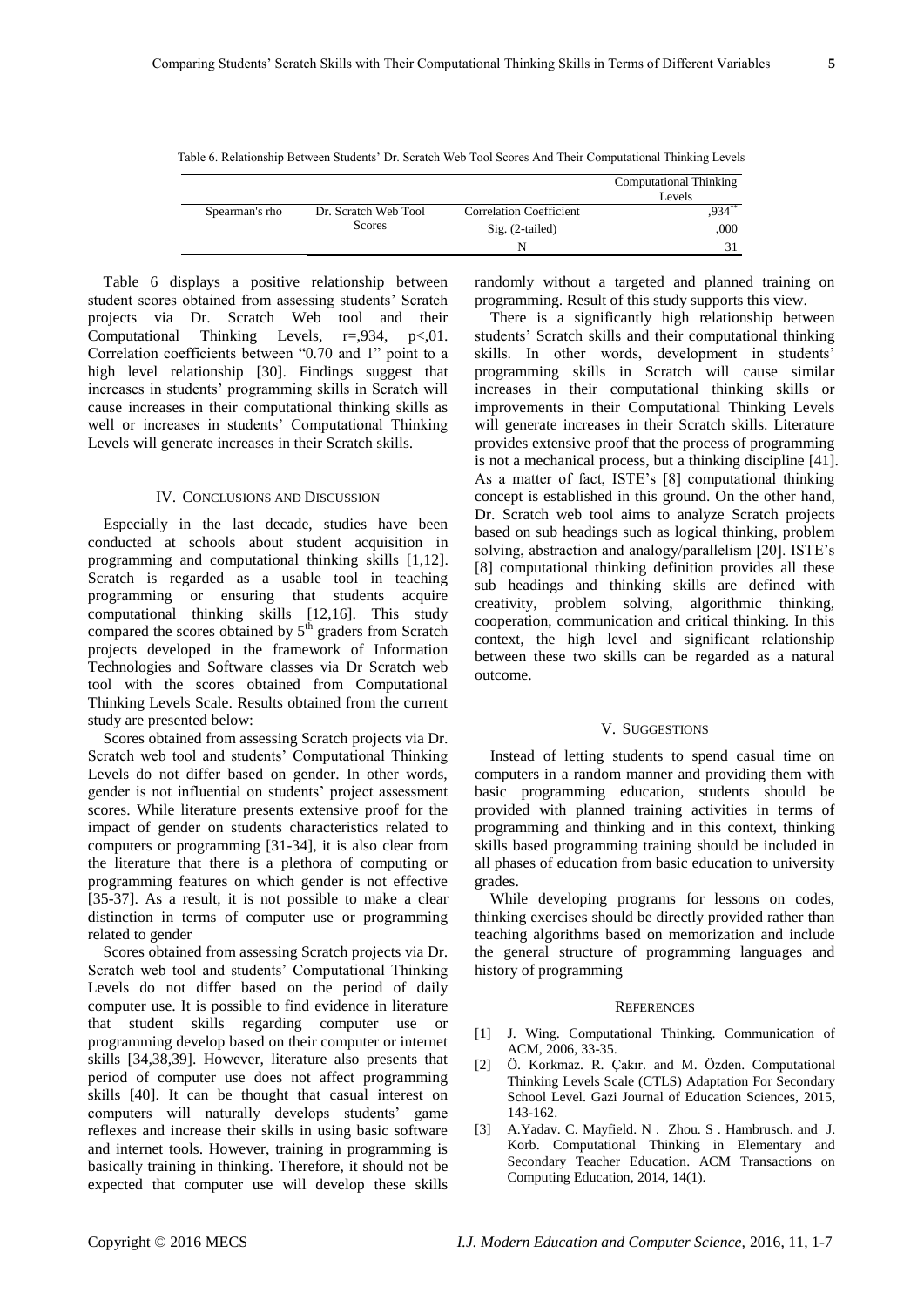- [4] J. Wing. Computational Thinking and Thinking About Computing. Phil. Trans.R. Soc. A, 2008, 366, 3717–3725 doi:10.1098/rsta.2008.0118.
- [5] J. León. and G. Robles. Analyze your Scratch projects with Dr. Scratch and assess your Computational Thinking skills. Scratch2015AMS, 2015 Amsterdam, Netherlands.
- [6] B. Czerkawski. And E. Lyman. Exploring Issues About Computational Thinking in Higher Education. TechTrends, 2015, 59(2), 57-65.
- [7] Ö. Korkmaz. R. Çakır. M. Özden. A. Oluk. and S. Sarıoğlu. Investigation of Individuals' Computational Thinking Skills in terms of Different Variables. Ondokuz Mayis University Journal of Faculty ok Education, 2015, 68-87 doi: 10.7822/omuefd.34.2.5.
- [8] ISTE. 2015. Computational Thinking Leadership Toolkit Firs Edition. Retrieved from http://www.iste.org/docs/ctdocuments/ctleadershipt-toolkit.pdf?sfvrsn=4.
- [9] Y. Akpınar. and A . Altun. Bilgi Toplumu Okullarında Programlama Eğitimi Gereksinimi[Programming Educational Needs in Information Society SchoolProgramming Educational Needs in Information Society School]. Elementary Education Online, 2014, 13(1), 1-4.
- [10] D. Karabak. and A . Güneş. Curriculum Proposal For First Class Secondary School Students In The Field Of Software Development. Journal of Research in Education and Teaching, 2013, 163-169.
- [11] S. Shin. P. Park. and Y. Bae. The Effects of an Information-Technology Gifted Program on Friendship Using Scratch Programming Language and Clutter. International Journal of Computer and Communication Engineering, 2013, 2(3), 246-249.
- [12] S. Lye. and J. Koh. Review on teaching and learning of computational thinking through programming: What is next for K-12? Computers in Human Behavior, 2014, 41, 51-61.
- [13] Z. Genç. and G. Karakuş. Learning Through Design: Using Scratch In Instructional Computer Games Design. 5th International Computer & Instructional Technologies Symposium, 22-24 September 2011 (s. 981-987). Elazığ: Fırat University.
- [14] [14]M. Başer. M. Bilgisayar Programlamaya Karşı Tutum Ölçeği Geliştirme Çalışması.[ Attitude Scale Development Study Against Computer Programming]. The Journal Of Academic Social Science Studies, 2013, 6(6), 199-215.
- [15] A. Gomes. and A. Mendes, A. Learning to Program Difficulties and Solutions. International Conference on Engineering Education – ICEE 2007. Coimbra, Portugal.
- [16] Ş. Çatlak, M. Tekdal. and F. Baz. The Status of Teaching Programming with Scratch: A Document Review Work. Journal of Instructional Technologies & Teacher Education, 2015, 4(3), 13-25.
- [17] N. Çağıltay Ercil. and M. Fal. Scratch İle Programlamayı Öğreniyorum.[I learn programming with scratch.], 2013, Ankara: METU Pub.
- [18] M. Armoni. O. Meerbaum Salant. and M. Ben Ari. From Scratch to " Real" Programing. ACM Transactions on Computing Education, 2015, 14(4), 10-25.
- [19] J. Maloney. M. Resnick. N. Rusk. B. Silverman. and E . Eastmond. The Scratch Programming Language and Environment. ACM Transactions on Computing Education, 2010, 10(4), 1-16.
- [20] J. León. G. Robles. and M. González. Dr. Scratch: Automatic Analysis of Scratch Projects to Assess and Foster Computational Thinking. RED-Revista de Educación a Distancia, 2015, 1-23.
- [21] L. Begosso. and P. Silva. Teaching computer programming: a practical review. In 2013 IEEE Frontiers in Education Conference (FIE), 2013, (s. 508-510).
- [22] Ö. Korkmaz. The Effects of Scratch Based Game Activities on Students' Attitudes, Self - Efficacy and Academic Achievement. I.J. Modern Education and Computer Science, 2016, 16-23.
- [23] B. Kaučič. and T. Asič. Improving Introductory Programming with Stratch? MIPRO 2011, 1095-1100.
- [24] D. Ozoran. N. Çağıltay. and D. Topalli. Using Scratch In Introduction To Programing Course For Engineering Students. 2nd International Engineering Education Conference (IEEC2012), 125 - 132.
- [25] A. OLUK. and F. SALTAN. Effects of Using the Scratch Program in 6th Grade Information Technologies Courses on Algorithm Development and Problem Solving Skills. Participatory Educational Research (PER), 2015, 10-20. http://dx.doi.org/10.17275/per.15.spi.2.2
- [26] S. Nikou. and A. Economides. Transition in Student Motivation During a Scratch and an App Inventor Course. Proceedings of Global Engineering Education Conference (EDUCON). 2014, İstanbul Turkey.
- [27] S. Federici. A Minimal, Extensible, Drag-and-drop Implementation of the C Programming Language. Proceedings of the  $13<sup>th</sup>$  Annual Conference on Information Technology Education. 2011, New York.
- [28] J. León. and G. Robles. The Europe Code Week (CodeEU) initiative. 2015 IEEE Global Engineering Education Conference (EDUCON). Tallinn, Estonia: Tallinn University of Technology.
- [29] M. Resnick. J. Maloney. A. Hernandez. N. Rusk. E. Eastmond. K. Brennan. . . . Y. Kafai. Scratch: Programing for All. Communications Of The ACM, 2009, 52(11), 60- 67.
- [30] Ş. Büyüköztürk. E. Kılıç Çakmak. Ö. Akgün. Ş. Karadeniz. and F. Demirel. Bilimsel Araştırma Yöntemleri[Research Methods]. 2014, Ankara: Pegema Akademi.
- [31] Ö. Özyurt. and H. Özyurt. A Study For Determining Computer Programming Students' Attitudes Towards Programming And Their Programming Self - Efficacy. Journal Of Theory And Practice In Education, 2015, 11(1), 51-67.
- [32] W.W.F. Lau. and A.H.K. Yuen. Modeling programming performance: Beyond the influence of learner characteristics. Computers & Education, 2011, 571(1), 1202-1213
- [33] S. Beyer. M. DeKeuster. K. Walter. M. Colar. and C. Holcomb. Changes in CS students' sttitudes towards CS over time: an examination of gender differences. SIGCSE Bull., 2005, 37(1), 392-396. doi: 10.1145/1047124.1047475
- [34] S. Toker. An Assessment Of Pre-Service Teacher Education Program In Relation To Technology Training For Future Practice: A Case Of Primary School Teacher Education Program, Burdur.( Unpublished master's thesis), 2004, Gradute School of Education,METU
- [35] A. Altun. S. Mazman. Programlamaya İlişkin Öz Yeterlilik Algısı Ölçeğinin Türkçe Formunun Geçerlilik ve Güvenirlilik Çalışması.[ Validity and Reliability Study of Self-Efficacy Scale Turkish Form on Programming]. Journal of Measurement and Evaluation in Education and Psychology, 2012, 3(2), 297-308.
- [36] P. Byrne. and G. Lyons. The Effect of Student Attributes on Success in Programming. Proceedings of ITICSE, 49- 52.